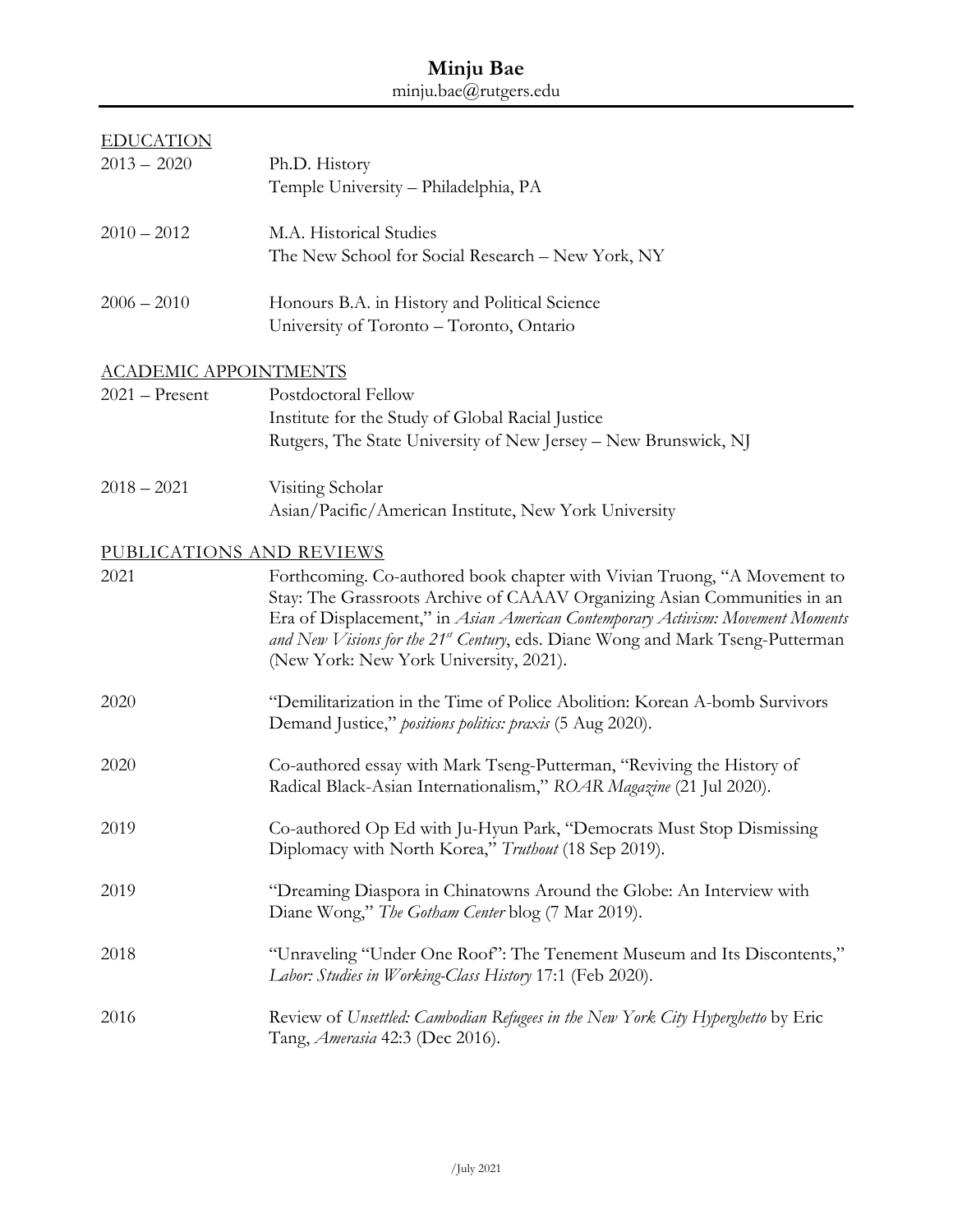| 2016                                           | Exhibition Review of Sour, Sweet, Bitter, Spicy: Stories of Chinese Food and Identity in<br>America at the Museum of Chinese in America, The Gotham Center blog (27 Oct<br>2016).                                             |
|------------------------------------------------|-------------------------------------------------------------------------------------------------------------------------------------------------------------------------------------------------------------------------------|
| 2016                                           | Review of Stokely: A Life by Peniel Joseph, The History Teacher 49:3 (May 2016).                                                                                                                                              |
| 2015                                           | Exhibition Review of Broken Bodies, Suffering Spirits: Injury, Death, and Healing in<br>Civil War Philadelphia at the Mütter Museum of the College of Physicians of<br>Philadelphia, Journal of American History (June 2015). |
| 2015                                           | "Artifact: Philly the Dog," The Encyclopedia of Greater Philadelphia (Online platform<br>created by Mid-Atlantic Regional Center for the Humanities, Winter 2015).                                                            |
| 2014                                           | Review of In Search of Power: African Americans in the Era of Decolonization, 1956-<br>1974 by Brenda Gayle Plummer, Strategic Visions Magazine (Fall 2014).                                                                  |
| <b>AWARDS</b><br>Fellowships:<br>$2019 - 2020$ | Dissertation Fellowship<br>Center for Engaged Scholarship, Community Initiatives, Oakland, CA                                                                                                                                 |
| $2018 - 2019$                                  | Andrew W. Mellon Foundation Predoctoral Fellowship in History Education<br>The Museum of the City of New York                                                                                                                 |
| $2017 - 2018$                                  | Agnese N. Haury Dissertation Fellowship<br>Center for the US and Cold War, Tamiment Library, New York University                                                                                                              |
| $2014 - 2015$                                  | Allen F. Davis Endowed Fellowship in US Public History<br>Temple University and Philadelphia History Museum at Atwater Kent                                                                                                   |
| $2013 - 2017$                                  | Teaching Fellowship<br>College of Liberal Arts, Temple University                                                                                                                                                             |
| Other Awards:                                  |                                                                                                                                                                                                                               |
| 2020                                           | James Barnes Outstanding Dissertation Prize<br>History Department, Temple University                                                                                                                                          |
| 2019                                           | Annette K. Baxter Travel Grant<br>American Studies Association                                                                                                                                                                |
| 2019                                           | CV Starr A/PA Student Conference Grant<br>Asian/Pacific/American Institute, New York University                                                                                                                               |
| 2018                                           | Shumpei Okamoto Fund Dissertation Travel Award<br>History Department, Temple University                                                                                                                                       |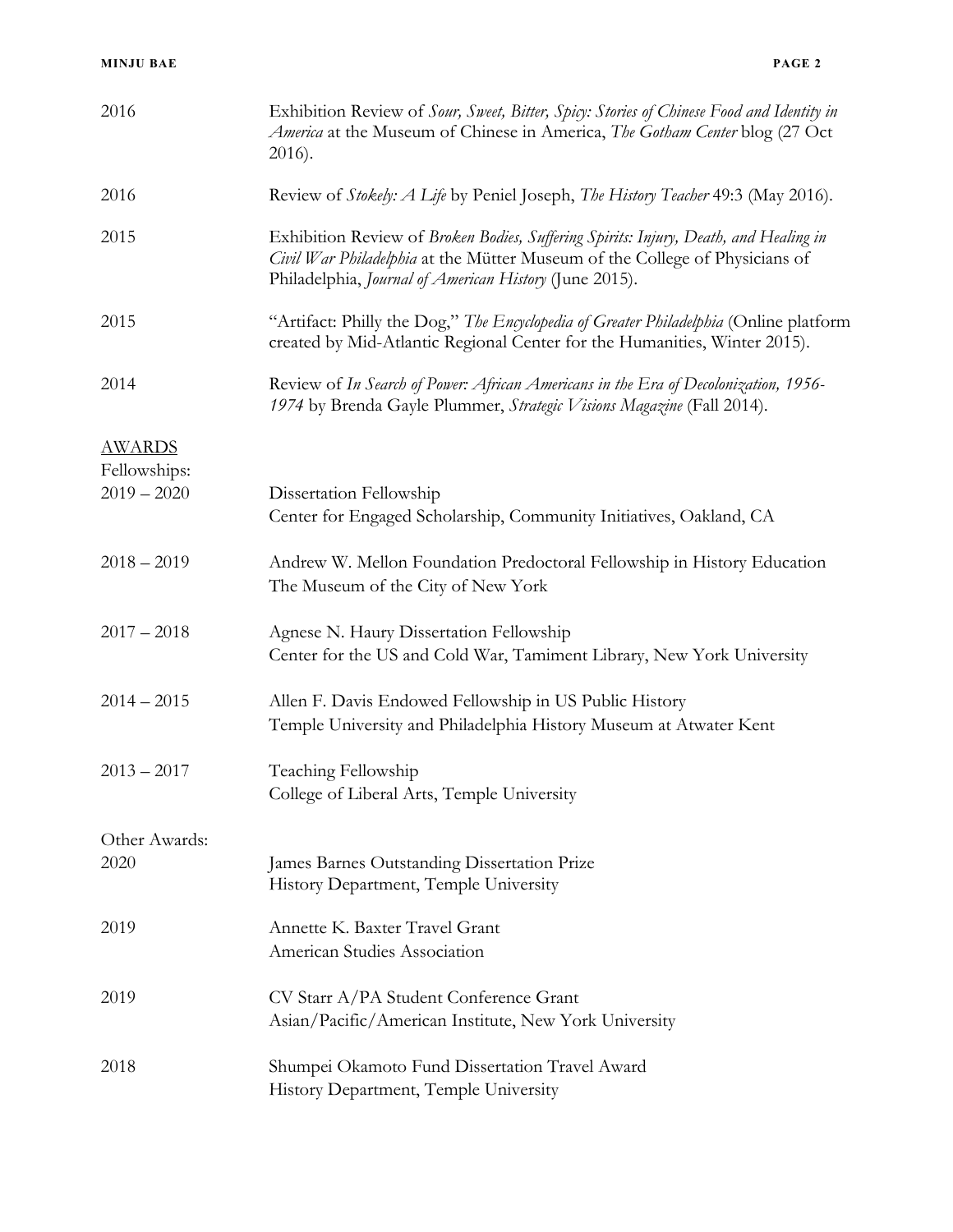| 2016                   | Graduate Student Travel Grant<br>Association for Asian American Studies                                                                                                                                                                                            |
|------------------------|--------------------------------------------------------------------------------------------------------------------------------------------------------------------------------------------------------------------------------------------------------------------|
| $2015 - 2016$          | Humanities, Arts, Science and Technology Alliance and Collaboratory<br>(HASTAC) Scholarship                                                                                                                                                                        |
| $2015 - 2016$          | Digital Scholarship<br>Center of the Humanities at Temple (CHAT), Temple University                                                                                                                                                                                |
| 2015, 2016, 2019       | College of Liberal Arts Travel Award<br>College of Liberal Arts, Temple University                                                                                                                                                                                 |
| PANELS AND CONFERENCES |                                                                                                                                                                                                                                                                    |
| Presenter:<br>2020     | "General Tso's Workers: Labor Organizing in New York's Chinese Restaurants<br>in the 1980s," Urban History Association, Detroit, MI, October 21-24, 2020.<br>[Paper accepted; Canceled due to COVID-19]                                                            |
| 2020                   | "Yellow Peril in New York's Sweatshops in the 1990s," Association for Asian<br>American Studies, Washington, DC, April 9-11, 2020. [Paper accepted; Canceled<br>due to COVID-19]                                                                                   |
| 2019                   | "Archives Against Erasure: Visualizing Resistance to Gentrification and Police<br>Violence" (Co-Presenter), American Studies Association, Honolulu, HI,<br>November 7-10, 2019.                                                                                    |
| 2019                   | "The Union's (Sweat) Shops: Organizing Garment Workers in New York's<br>Chinatowns at the turn of the 21 <sup>st</sup> Century," Labor and Working-Class History<br>Association, Durham, NC, May 30-June 1, 2019.                                                  |
| 2019                   | "Unheard: Garment Workers' Call for Language Accessibility in the Aftermath<br>of 9/11," Scholar Slam, Asian/Pacific/American Institute at NYU, New York,<br>NY, May 2, 2019.                                                                                      |
| 2018                   | "Testimonies from the "Frozen Zone": The Anti-Sweatshop Campaign in<br>Manhattan's Chinatown at the turn of the 21 <sup>st</sup> Century," Center for the United<br>States and the Cold War Seminar Series at the Tamiment Library, New York,<br>NY, May 10, 2018. |
| 2017                   | "Did Electrical Workers Spark New York's Asian American movement?,"<br>Globalizing US Studies Consortium, Seoul, Korea, October 27-28, 2017.                                                                                                                       |
| 2017                   | "Mapping "Counter-space" in the Asian/Pacific/American Labor Movement,<br>1982-1993," Association for Asian American Studies, Portland, OR, April 13-16,<br>2017.                                                                                                  |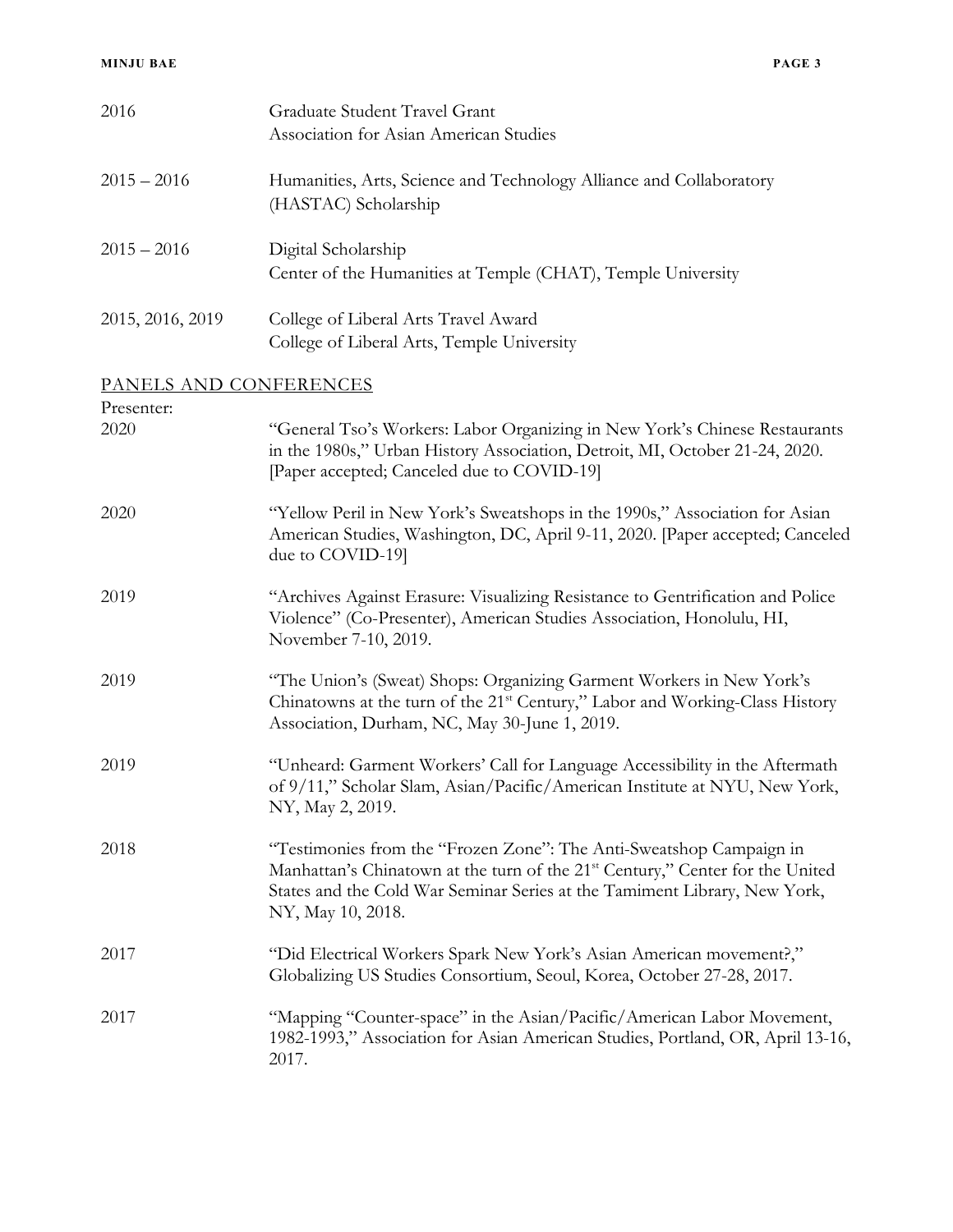| 2017             | "No More Phony Contracts": Organizing Chinese-Restaurant Labor in 1980s<br>New York," Penn Program on Democracy, Citizenship, and Constitutionalism,<br>Philadelphia, PA, March 22, 2017.                                                              |
|------------------|--------------------------------------------------------------------------------------------------------------------------------------------------------------------------------------------------------------------------------------------------------|
| 2017             | "Recording the Resistance of the Asian American Labor Movement," Building<br>Asian American Studies in Polycultural NYC Symposium, New York, NY,<br>March 10, 2017.                                                                                    |
| 2016             | "Labor Fairs in the Making of an Asian/American Labor Movement in the<br>1980s," Urban History Association, Chicago, IL, October 14-16, 2016.                                                                                                          |
| 2016             | "(Digital) Organizing in Asian American New York, 1988-2008," Association<br>for Asian American Studies, Miami, FL, April 27-30, 2016.                                                                                                                 |
| 2016             | "Digital Organizing and Asian Communities of New York," Digital Scholars<br>Program of Temple University's Digital Scholarship Center and Center for the<br>Humanities at Temple, Philadelphia, PA, April 12, 2016.                                    |
| 2015             | ""When Chinatown Rose Up": Working-Class Activism in the Rise of<br>Confucius Plaza and New York's Asian American movement," Labor and<br>Working-Class History Association and Working-Class Studies Association,<br>Washington, DC, May 28-31, 2015. |
| Panel Organizer: |                                                                                                                                                                                                                                                        |
| 2020             | Panel Organizer, "Making Sweat Equity Visible: New Place-Based Histories of<br>(Im) migrant Workers of Color in Postwar America," Urban History<br>Association, Detroit, MI, October 21-24, 2020. [Panel accepted; Postponed due<br>to COVID-19]       |
| 2020             | Panel Organizer, The Histories and Temporalities of Gendered Citizenship, Association<br>for Asian American Studies, Washington, DC, April 9-11, 2020. [Panel accepted;<br>Canceled due to COVID-19]                                                   |
| 2019             | Roundtable Organizer, The Ethics of Public History, National Council on Public<br>History, Hartford, CT, March, 27-9, 2019.                                                                                                                            |
| 2017             | Panel Organizer, Building an Asian Immigrant Left, Association for Asian<br>American Studies, Portland, OR, April 13-16, 2017.                                                                                                                         |
| Participant:     |                                                                                                                                                                                                                                                        |
| 2021             | Co-Facilitator, "Unfolding, Listening, and Processing Session,"<br>Asian/Pacific/American Voices: A COVID-19 Public Memory Project +<br>Migratory Times Collaboration, Online, June 29, 2021.                                                          |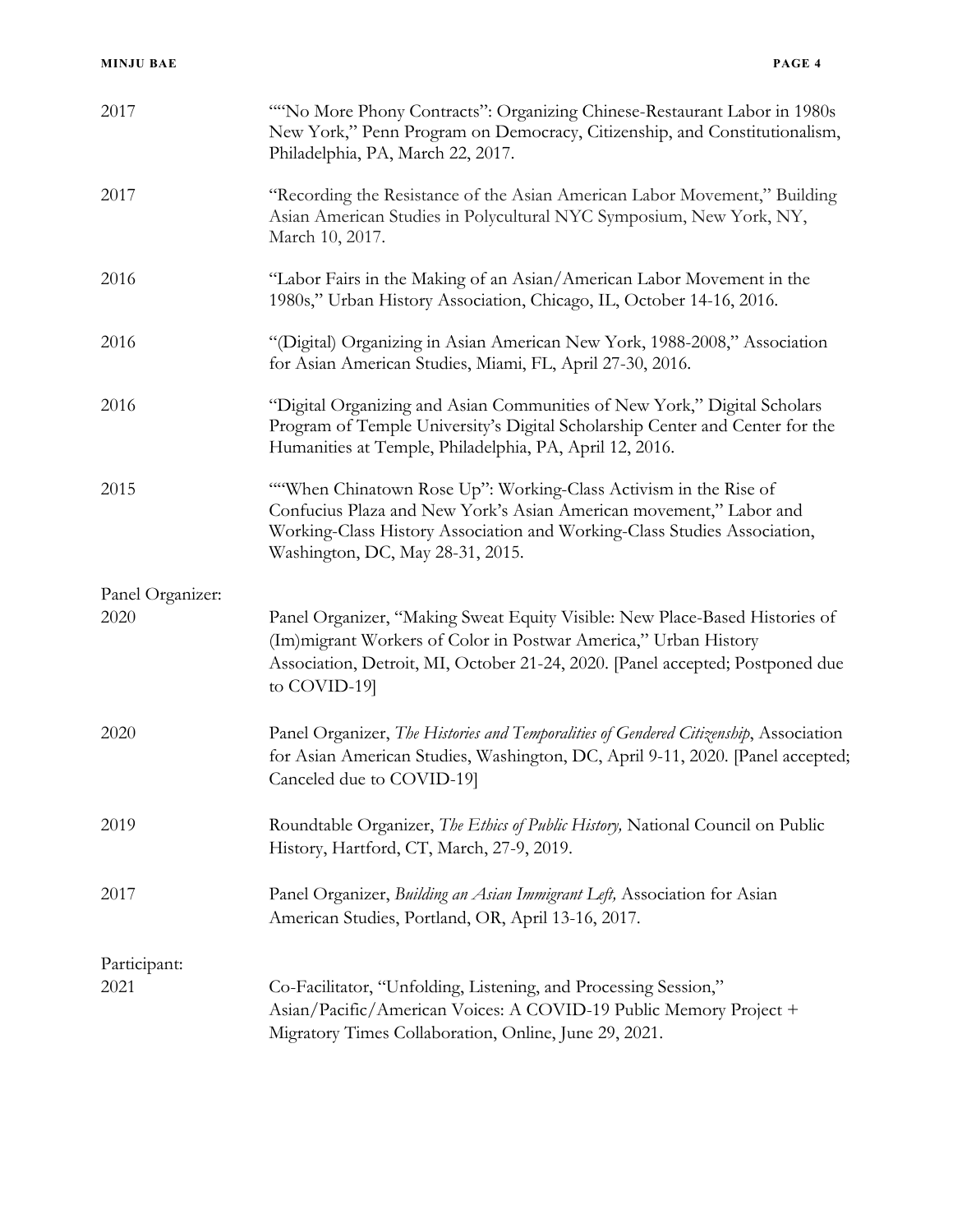| 2021                                             | Roundtable Discussant, "Ending the Korean War: Political Education and<br>Permanent War," Association for Asian American Studies, Online Meeting,<br>April 8-10, 2021.                                                                            |
|--------------------------------------------------|---------------------------------------------------------------------------------------------------------------------------------------------------------------------------------------------------------------------------------------------------|
| 2020                                             | Roundtable Discussant, "Ending the Korean War: Political Education and<br>Permanent War," American Studies Association, Baltimore, MD, November 12-<br>15, 2020. [Postponed due to COVID-19]                                                      |
| 2020                                             | Roundtable Discussant, "End the Korean War Now: A Call for Action on the<br>70 <sup>th</sup> Year of the Korean War," Association for Asian American Studies,<br>Washington, DC, April 9-11, 2020. [Panel accepted; Canceled due to COVID-<br>19] |
| 2019                                             | Roundtable Discussant, "Digital Humanities Caucus: Building Digital Archives<br>as We Fight," American Studies Association, Honolulu, HI, November 7-10,<br>2019.                                                                                 |
| 2019                                             | Roundtable Discussant, "How to Construct Narratives," Association for Asian<br>American Studies, Madison, WI, April 24-27, 2019.                                                                                                                  |
| 2019                                             | Roundtable Discussant, "The Future of Urban History," Organization of<br>American Historians, Philadelphia, PA, April 4-6, 2019.                                                                                                                  |
| 2017                                             | Prize Committee Judge, James A. Barnes Club Graduate Conference at Temple<br>University, Philadelphia, PA, March 23, 2017.                                                                                                                        |
| 2016                                             | Working Group Discussant, "Building Capacity to Challenge the Exclusive<br>Past," National Council of Public History, Baltimore, MD, March 16-19, 2016.                                                                                           |
| 2016                                             | Prize Committee Judge, James A. Barnes Club Graduate Conference at Temple<br>University, Philadelphia, PA, March 19, 2016.                                                                                                                        |
| 2015                                             | Commenter, "Mobilized Communities and Activism," James A. Barnes Club<br>Graduate Conference at Temple University, Philadelphia, PA, March 28, 2015.                                                                                              |
| <u>CLASSROOM TEACHING</u><br>Spring 2021         | City University of New York (CUNY), School of Labor and Urban Studies, New York, NY<br>Instructor, "Labor & Immigration" (online; 2 sections)                                                                                                     |
| New York University, New York, NY<br>Spring 2021 | Instructor, "Topics in A/P/A Studies: Bitter Melon: Race, Foodways, and<br>Urbanisms of Asian America" (online)                                                                                                                                   |
| Fall 2020                                        | Instructor, "Asian/American Labor: Past, Present, and Future" (online)                                                                                                                                                                            |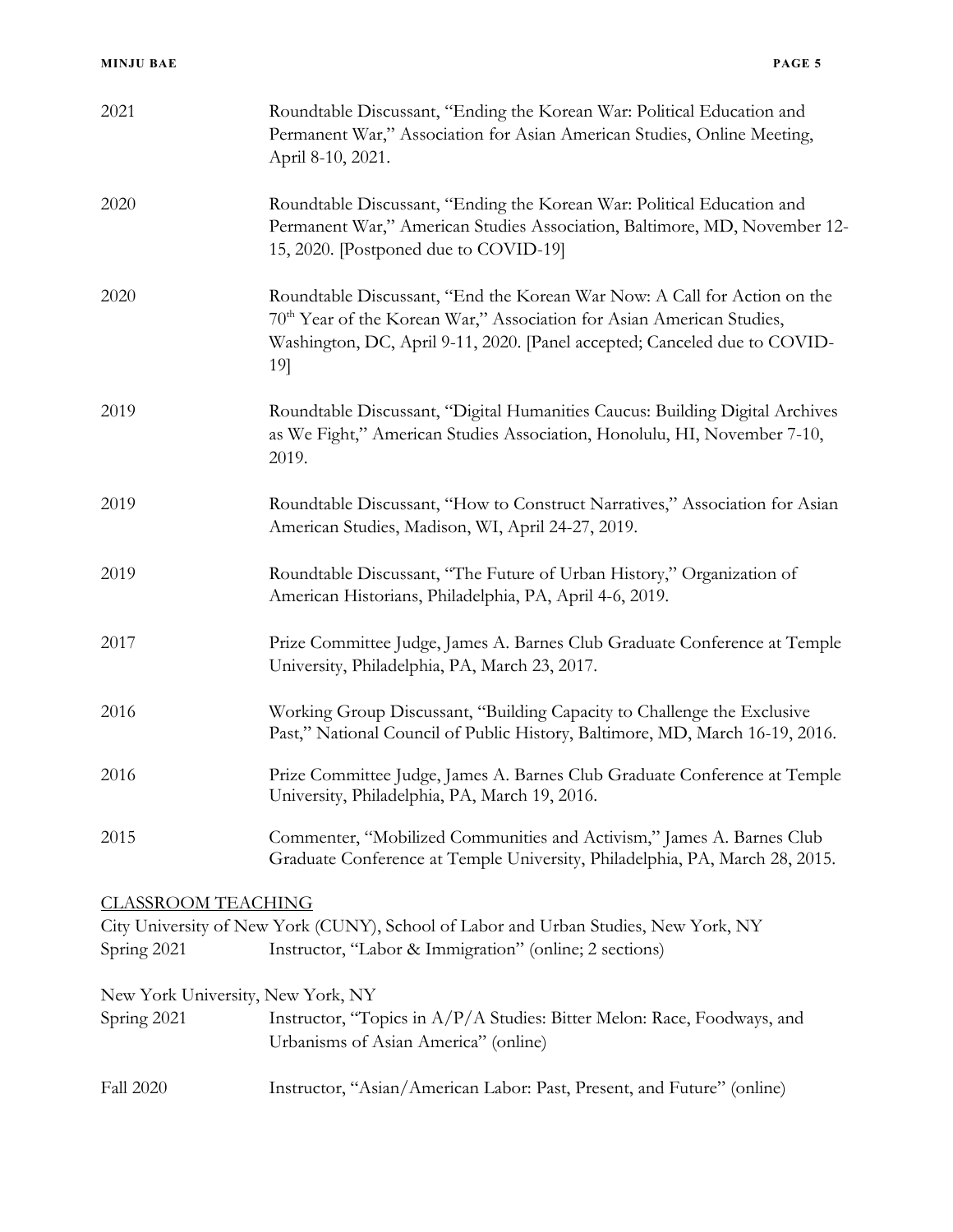| Temple University, Philadelphia, PA<br>Spring 2017 | Instructor, "Women in US History" (2 sections)                                                          |
|----------------------------------------------------|---------------------------------------------------------------------------------------------------------|
| Fall 2016                                          | Instructor, "US History since 1877" (2 sections)                                                        |
| Spring 2016                                        | Instructor, "US History since 1877" (2 sections)                                                        |
| Fall 2015                                          | Instructor, "Historical Roots of Urban Crime"                                                           |
| Fall 2015                                          | Grader, "Gender and World Societies"                                                                    |
| Summer 2015                                        | Instructor, "Women in US History" (online)                                                              |
| Spring 2014                                        | Teaching Assistant, "United States History 1600-1877"                                                   |
| Fall 2013                                          | Teaching Assistant, "History & Significance of Race in America"                                         |
| The New School, New York, NY<br><b>Fall 2011</b>   | Teaching Assistant, "The Dynamic Metropolis"                                                            |
|                                                    | PUBLIC HISTORY AND ENGAGEMENT                                                                           |
| Public Historian:<br>$2020 -$ Present              | A/P/A Voices: A COVID19 Public Memory Project<br>Interviewer, Committee Member                          |
| $2018 -$ Present                                   | Nodutdol for Korean Community Development<br>Archives Committee Member                                  |
| $2013 -$ Present                                   | CAAAV: Organizing Asian Communities, New York, NY<br>Archives Consultant/Historian                      |
| $2018 - 2019$                                      | Museum of the City of New York, New York, NY<br>Museum Educator                                         |
| 2017                                               | Asian Pacific American Labor Alliance (APALA), AFL-CIO, Washington, DC<br>Oral History Consultant       |
| 2017                                               | Eastern State Penitentiary, Philadelphia, PA<br>Scholar in Martin Luther King Jr. Day programming       |
| $2014 - 2015$                                      | Philadelphia History Museum at Atwater Kent, Philadelphia, PA<br>Allen Davis Fellow and Museum Educator |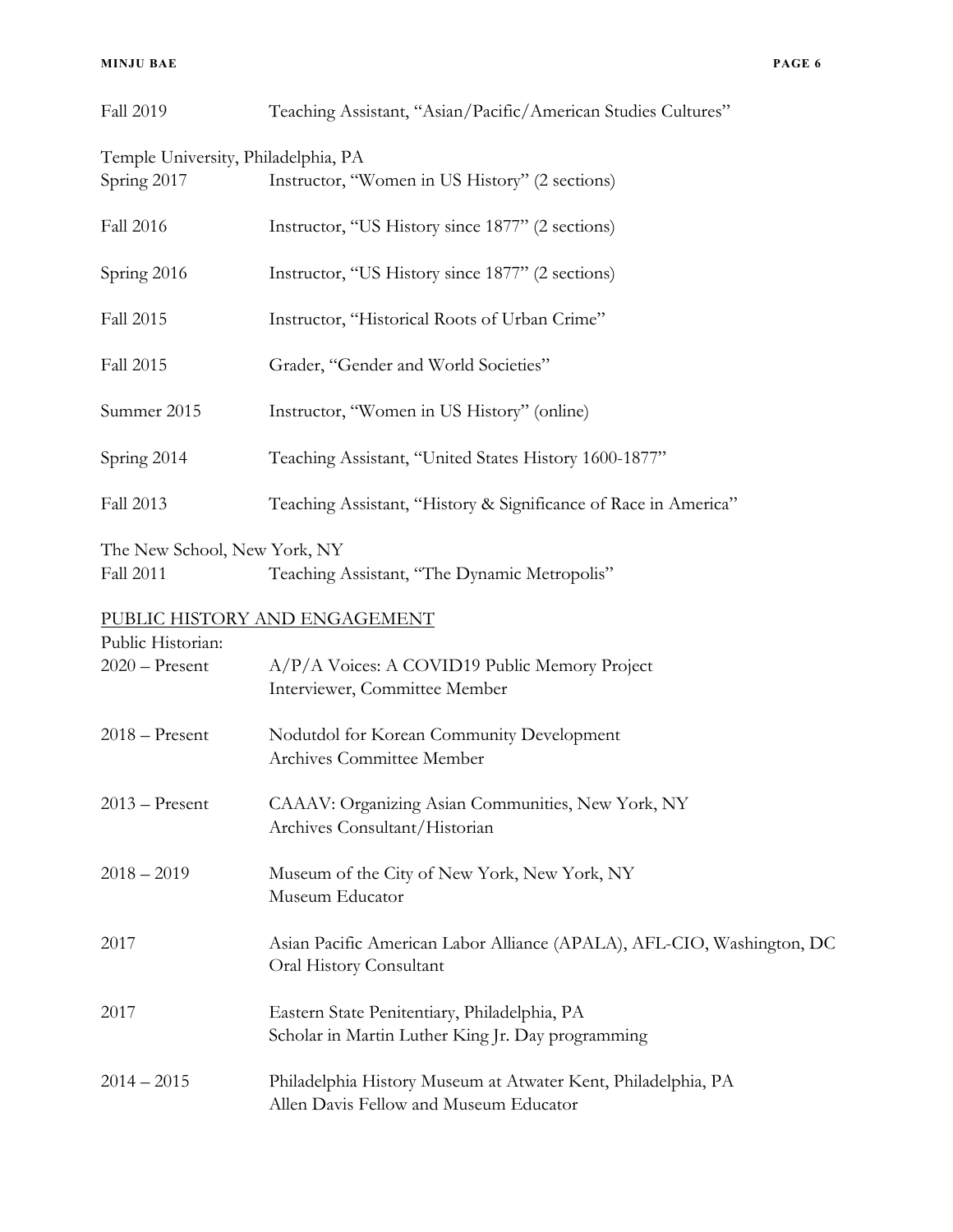| 2012                                     | Guantánamo Public Memory Project, Institute for the Study of Human Rights<br>at Columbia University, New York, NY<br>Research Intern                                                                                                                                                          |
|------------------------------------------|-----------------------------------------------------------------------------------------------------------------------------------------------------------------------------------------------------------------------------------------------------------------------------------------------|
| 2011                                     | New-York Historical Society, New York, NY<br>Public History and Curatorial Intern, Museum Educator                                                                                                                                                                                            |
| 2011                                     | American History Workshop, Brooklyn, NY<br>Public History Intern                                                                                                                                                                                                                              |
| <b>Exhibition Curator:</b>               |                                                                                                                                                                                                                                                                                               |
| 2019                                     | "Nodutdol: 20 Years of Organizing," Timeline and Artifacts, Nodutdol's 20 <sup>th</sup><br>Anniversary Kimchi Bowl Event, New York, NY, December 7, 2019.                                                                                                                                     |
| 2019                                     | Co-curated with Linda Luu, "Art and Protest Against Displacement," materials<br>from CAAAV: Organizing Asian Communities and Chinatown Art Brigade,<br>Activist Estates: A Radical History of Property in Loisaida, The Loisaida Center, New<br>York, NY, October 7, 2019 - January 31, 2020. |
| Event Participant, Organizer, Moderator: |                                                                                                                                                                                                                                                                                               |
| 2021                                     | Co-Organizer and Invited Moderator, "The Women Outside and Camp Arirang:<br>Anti-Asian Misogyny and War," Third World Newsreel, July 29, 2021.                                                                                                                                                |
| 2020                                     | Invited Speaker, "Labels & Meanings in Asian America," Harvard Graduate<br>School of Education, Pan-Asian Coalition for Education, Roundtable,<br>November 19, 2020.                                                                                                                          |
| 2020                                     | Invited Speaker, "The Unended Korean War: 70 Years," Third World Newsreel,<br>July 28, 2020.                                                                                                                                                                                                  |
| 2020                                     | Invited Speaker, "70 Years of the Korean War: Intergenerational Korean<br>American Women Dialogue," Women Cross DMZ, Webinar, July 23, 2020.                                                                                                                                                  |
| 2020                                     | Invited Speaker, "Sanctions and Their Human Impacts," NJ Peace Action,<br>Webinar, May 26, 2020.                                                                                                                                                                                              |
| 2020                                     | Invited Speaker, "70 Years of the Korean War: Intergenerational Korean<br>American Women Dialogue," Annual Korea Peace Network Conference,<br>Washington, DC, March 16-17, 2020. [Postponed due to COVID-19]                                                                                  |
| 2019                                     | Co-Organizer, From Armistice to Peace: Ending the 70 Year Korean War, People's<br>Forum, New York, NY, July 25, 2019.                                                                                                                                                                         |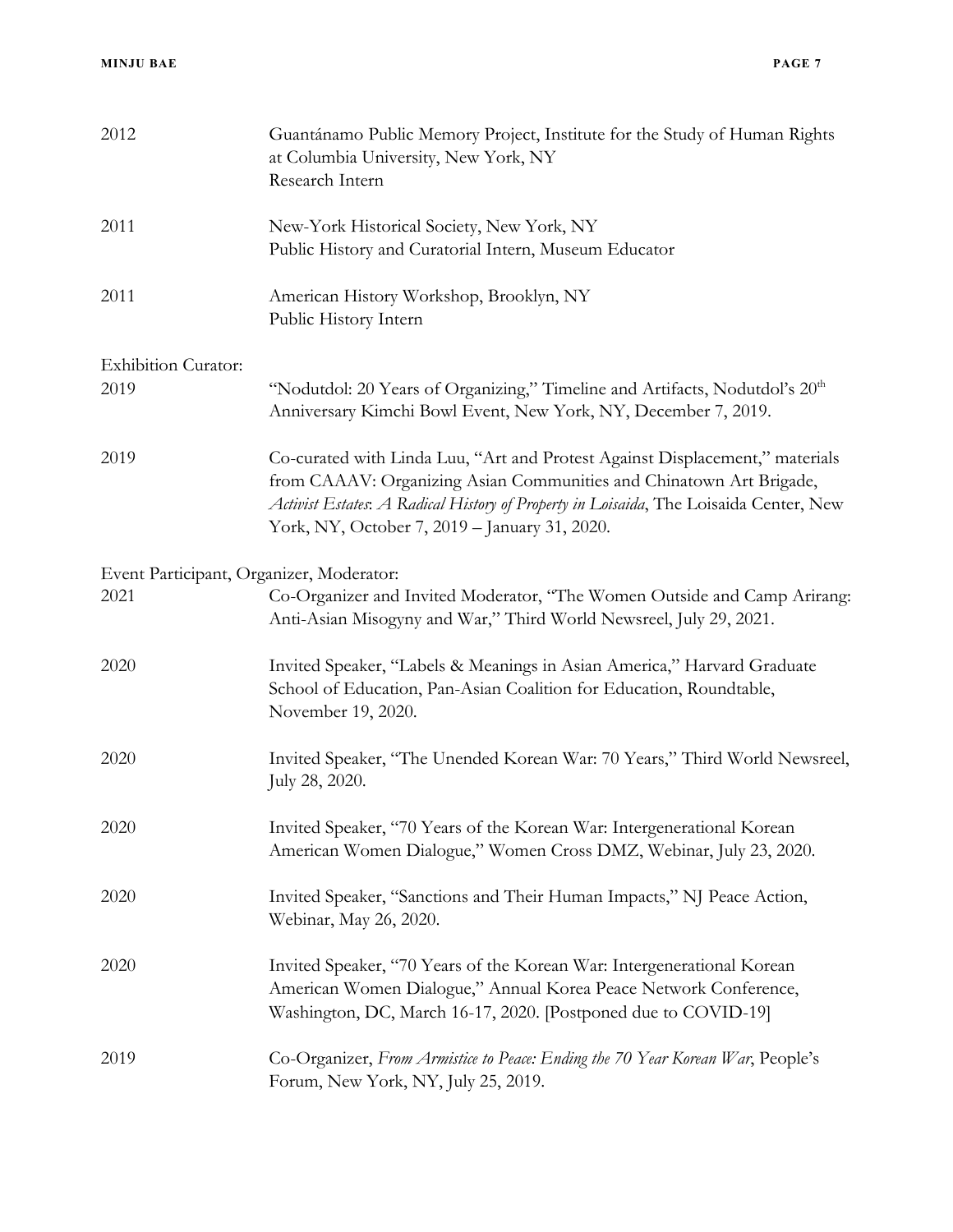| 2019                    | Invited Commenter, "Garment Workers Organize," Wing on Wo and Co<br>(WoW) Project, New York, NY, May 24, 2019.                                                                        |
|-------------------------|---------------------------------------------------------------------------------------------------------------------------------------------------------------------------------------|
| 2019                    | Moderator, "Korean "Comfort" Women for US Troops Speak about Their<br>Historic Lawsuit Win!," Nodutdol for Korean Community Development, New<br>York, NY, April 21, 2019.             |
| 2019                    | Speaker, "Housing for the People," Chinatown Art Brigade and CAAAV:<br>Organizing Asian Communities, New York, NY, February 17, 2019.                                                 |
| 2018                    | Moderator, Film Screening and Panel Discussion of Soseongri, Nodutdol for<br>Korean Community Development, New York, NY, November 17, 2018.                                           |
| 2018                    | Curator and Moderator, Labor of Love: A Conversation with May Ying Chen, Tomie<br>Arai, and Bhairavi Desai, Tamiment Library and Wagner Archives, New York,<br>NY, February 13, 2018. |
| 2018                    | Participant, Organizing Institute, Asian Pacific American Labor Alliance<br>(APALA), AFL-CIO, Washington, DC, August 3-5, 2018.                                                       |
| Zines and Publications: |                                                                                                                                                                                       |
| 2021 (forthcoming)      | Images for book: Jen Hoyer and Nora Almeida, The Social Movement Archive<br>(Sacramento: Litwin Books, Early 2021).                                                                   |
| 2020                    | Contributor, Sanctions of Empire (제국의 제재), Nodutdol Zine, No 3, October<br>2020.                                                                                                      |
| 2020                    | Contributor, From Quarantine, With Love, Nodutdol Zine, No 2, May 2020.                                                                                                               |
| 2019                    | "Dreaming Diasporas in Chinatowns" with Diane Wong, How to Make History,<br>Asian American Feminist Collective Zine, Vol 2, November 2019.                                            |
| 2019                    | "An Incomplete Timeline of US-DPRK Relations," Reaching: Breaking Down the<br>Hanoi Summit, Nodutdol Zine, No 1, 2019.                                                                |
| MISC. WORK EXPERIENCE   |                                                                                                                                                                                       |
| $2020 - 2021$           | Co-Advisor                                                                                                                                                                            |
|                         | Asian/Pacific/American BRIDGE program (online)                                                                                                                                        |
| $2020 -$ Present        | <b>History Studio</b>                                                                                                                                                                 |
|                         | Reader, Independent Contractor                                                                                                                                                        |
| $2017 - 2018$           | Artshack, Brooklyn, NY                                                                                                                                                                |
|                         | Teaching Artist and Ceramicist                                                                                                                                                        |